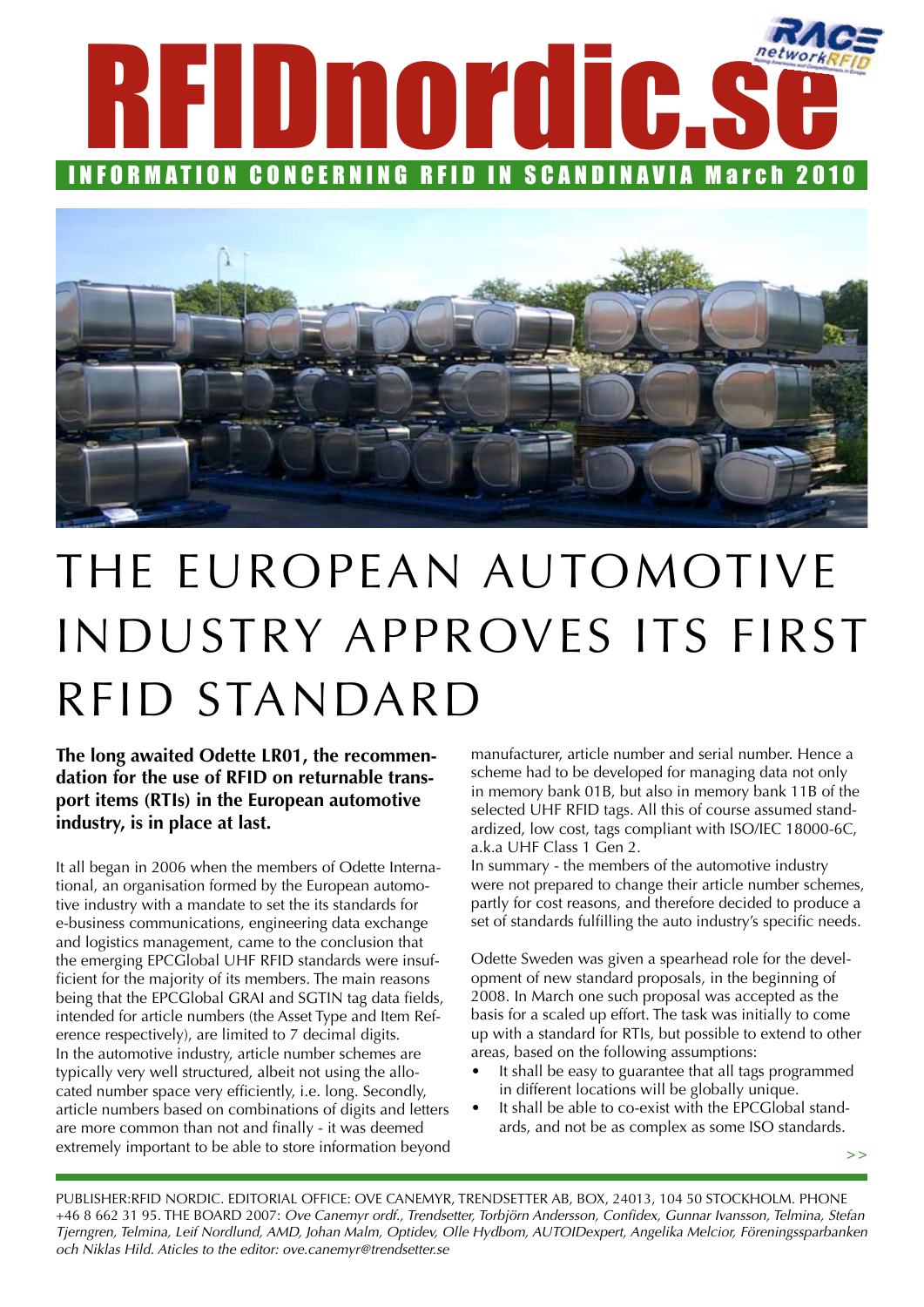

- **Page 1 The European Automotive Industry approves its first RFID standard**
- **Page 4 The Nominated to the European Golden Tag Award**
- **Page 5 A case for books and RFID**
- **Page 7 RFID to improve operations across 200 depots in 29 countries**
- **Page 8 Tagmaster supplies equipment to high-speed Metro in India**
- **Page 9 Major savings for leading stainless steel profile**
- **Page 10 The Route to an Internet of Things**
- **Page 11 Shortdipole meets requirements set by IATA**
- **Page 12 Harnesses RFID to achive visibility through the Supply Chain**
- **Page 13 RFID create customized RFID inventory inspection**
- **Page 14 RFID systems to Elmers and Motala Municipality**
- **Page 15 Winner of The RFID NORDIC Scholarship 2009**
- **Page 16 Some ideas about Education for RFID**



*Returnable dunnage that protects and sorts parts*

#### **Steel Transport Racks and Flow Racks:**



*Steel Transport rack for moving large components*





*Hand held containers used to move products weighing less than 35lbs*

#### **Pallets:**



*Automotive pallets used for palletizing containers and components in a trailer. Pallets are costly part with high potential with RFID.*



*Bulk Containers come in various sizes ranging from 32x30 to 45x48 up to 90x48.*

*As a high dollar item, bulk containers ship various parts ranging from metal stampings to steering wheels.*

#### **Other requirements were:**

- Very fast reading of the most important data.
- A tag should contain enough information such that one does not have to rely on a factory network that may break, in order to run production based on tag data.
- It must be possible to use commercially available "standard" tags
- It must be possible to implement reader/programming systems

with C.O.T.S equipment.

- The new standard should build on used existing ones, and particularly on the framework from VDA (Verband der Automobilindustrie).
- Backward user data compatibility with existing barcode schemes must be guaranteed.
- Minimum reading distances were initially discussed, but later dropped.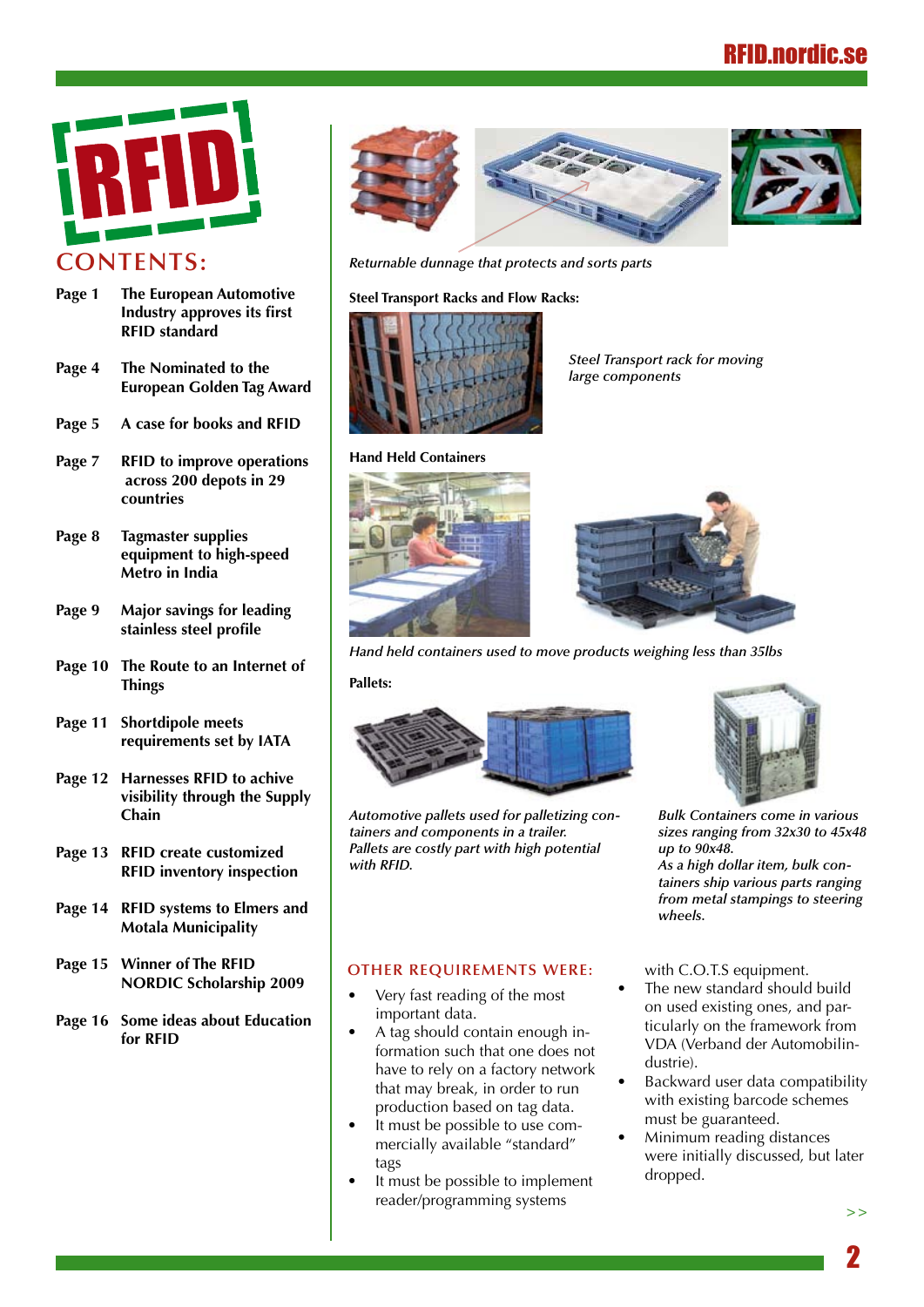

In order to verify the very crude initial proposal, VW checked it with some of their subcontractors which gave a go ahead. In April 2008 a core team constituting Sten Lindgren, Managing Director of Odette Sweden, Bob Van Broeckhoven, ICT-manager at Volvo Logistics and Olle Hydbom, at that time with RFID Constructors, currently at AutoIDExpert Scandinavia, was activated. A larger reference group consisting of some of the most influential companies in the European automotive industry (such as VW, Volvo, Daimler, Ford, PSA, Renault, Geodis, etc.) was also put in place. A demonstrator system was built to verify our ideas. This system was also used to exemplify our ideas on the global scale for the American and Japanese auto industry. Suffice to say that the first standard in a set of three is now approved and published. A standard for Vehicle Identification Numbers (VINs) was recently approved but has not yet been published, and a standard for parts marking is in the final formatting stage.

All in all - this means that the automotive industry now has an almost complete set of standards for putting RFID to use for the purpose of improving the logistics as well as providing traceability of cars and its constituent components. The latter is assumed to be able to reduce cost for repairs, particularly in conjunction with recalls.

At the time of this writing, work is going on to further assure harmonization with the JAIF (Joint Auto Industry Forum) proposals for the use of RFID on RTIs. JAIF is a global automotive industry organization.

For more information on the actual content of the standard(s) - please contact Odette International or your local Odette office.

#### **Credits;**

To RFID Nordic for providing funds for my travelling to the initial meeting in March 2008;

To NGIL (The Next Generation Innovative Logistics centre of excellence at Lund University) for providing the funds for developing a fully fledged demonstrator for programming and reading tags, using one of the early proposed tag data schemes.

The contents and impact of this new standard will be one of the topics at the conference "The use of RFID in industry and logistics". This event is organized by Odette, and takes place 22nd of April in Gothenburg. For more information contact Odette Sweden AB.

Lund, February 2010



*For further information please contact: Olle Hydbom Managing Director AutoIDExpert Scandinavia*

*olle.hydbom@autoidexpert.se*

3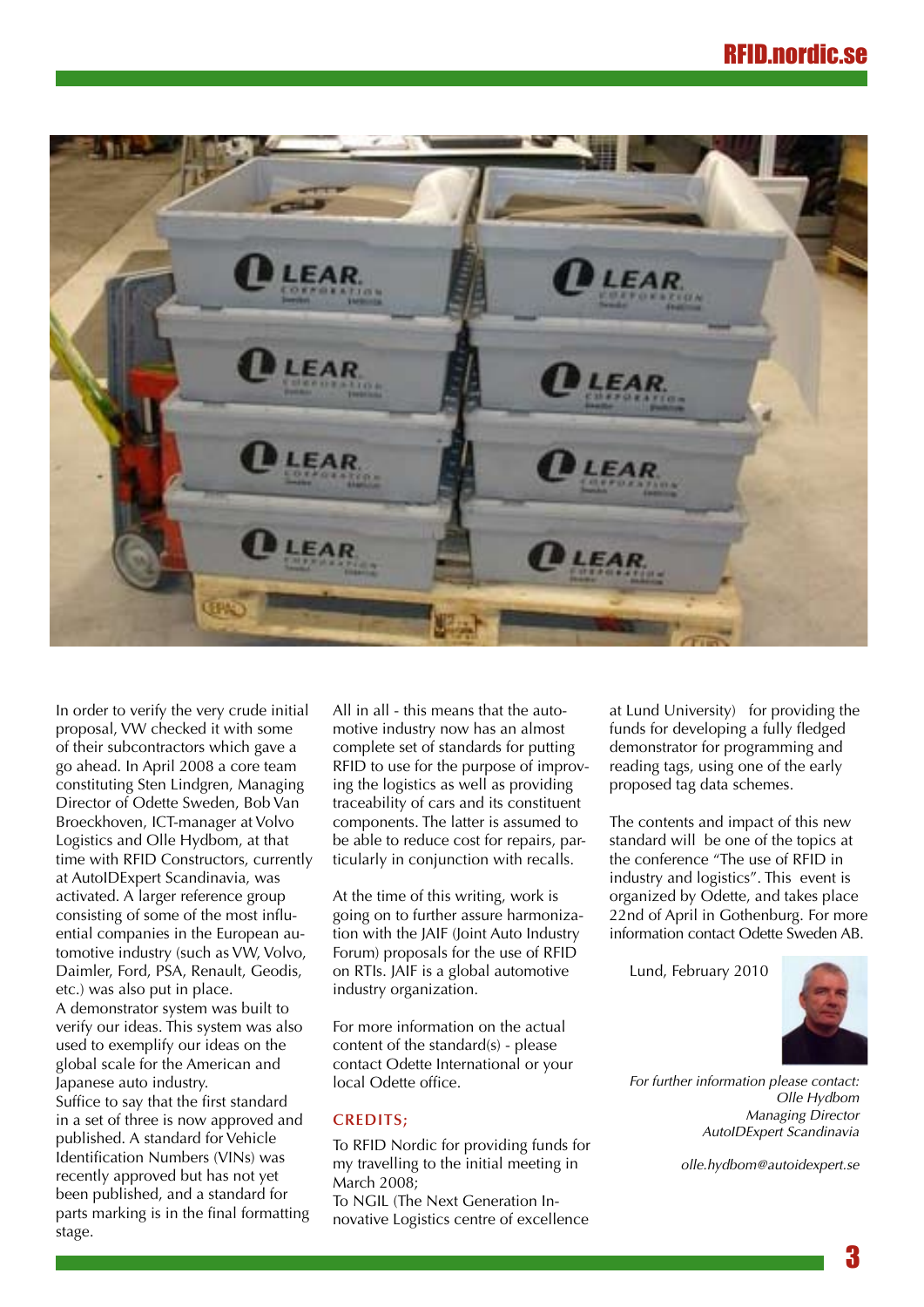# THE NOMINATED TO THE FUROPEAN Golden Tag Award

## **France:**

RFID system to be integrated into a new type of portable precision drilling machine. At Cooper Power Tools SAS, Jerome Galand Cooper Power Tools SAS/Recoules and Bob Forslund AMC

## **UK:**

Landinglights for Airports, Alan Jones

## **Sweden:**

RFID system to facilitate the sorting of various steel supports after they have been returned from customers. Ronny Gustavsson Volvo IT AB and Bob Forslund AMC

## **Germany:**

RFID system to monitor the preparation of various silicon recipies in order to avoid mix-ups in the production line. At Lufenberg. Jörg Soding B. Laufenberg Papierveredlung and Bob Forslund AMC

## **Sweden:**

24 HOURS SELF PAYMENT MOBILE SYSTEM, Christer Eriksson ESCS

## **UK:**

U-Track Underground Asset revolution, Alan Jones

**The Winner of The European Golden Tag Award will be presented at 26 of May in Malmö, Sweden at The Distribution, Logistic and Support Chain Exhibition.**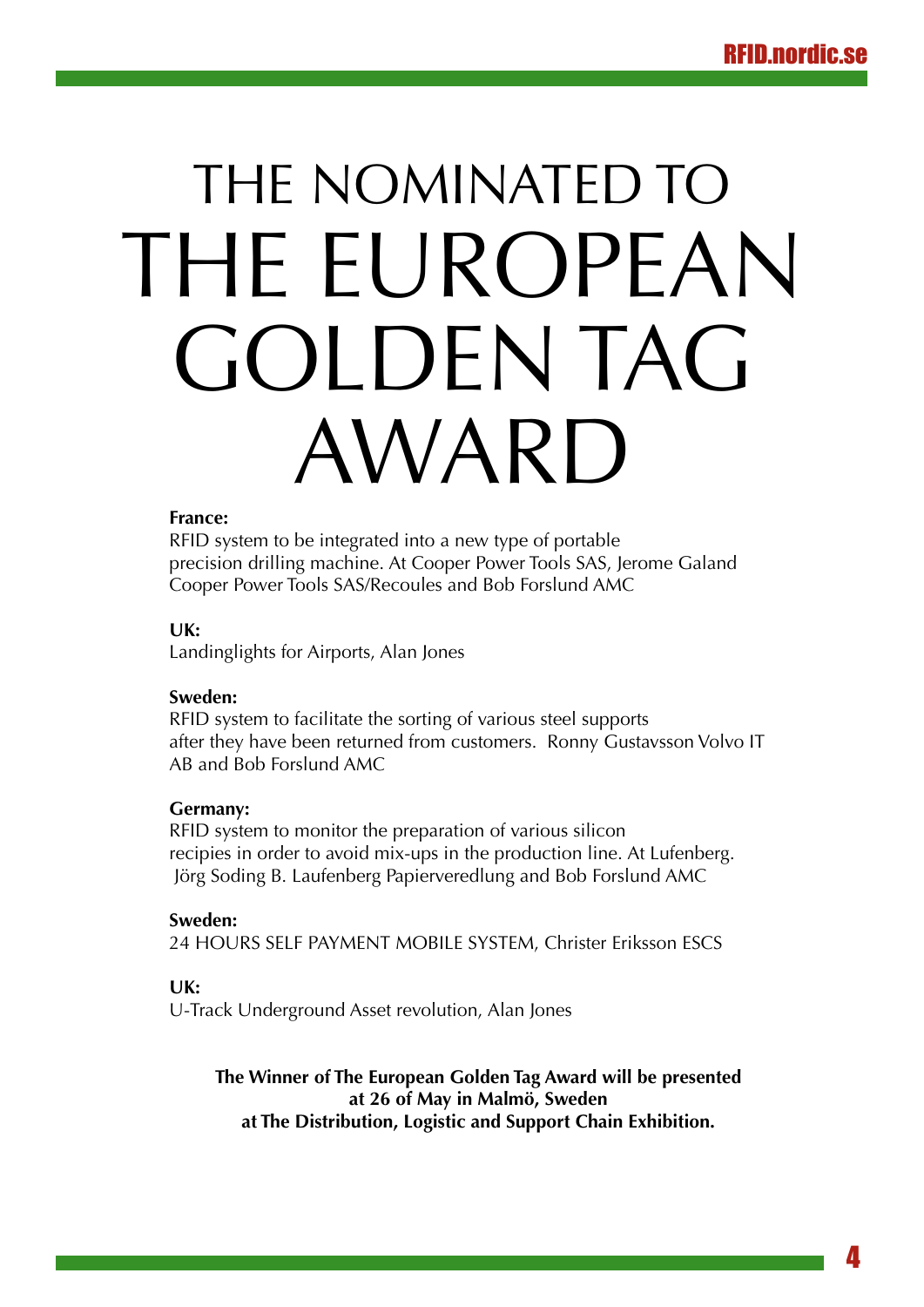# A CASE FOR BOOKS and RFID

**Centraal Boekhuis in Culemborg, The Netherlands, has been the logistics partner in the Dutch book trade for more than 135 years, assuming a key position by bridging the publisher with book stores. Currently, during stocking at Centraal Boekhuis, the books are identified with a label printed and applied by Logopak 906 II TB labelling systems. This lift-label contains a bar code for the sorter, the price and additional information for use by the customer and the book stores.**

Logopak was approached by Centraal Boekhuis to meet their requirement of accurately printing and applying a label with an EPC Class 1 Generation 2 RFID tag, at a rate of 60 books per minute, inclusive of data verification. Additional requirements included a special data format, as well as an inmachine logfile creation. After a visit of an engineering team on-site, Logopak came up with a solution and with the help of Centraal Boekhuis built a mock-up of the production line at the headquarters outside Hamburg. "It was a very interesting experience", says Lars Thuring, Managing Director of Logopak Systems AB, Sweden, "as all involved were working close together to specify and test the system.". About 7000 RFID Tags later the system was successfully demonstrated and a decision for the next step, a field-test in the Netherlands was made.

Labels are printed in real-time and applied at a rate of 60 books per minute. Labels are accurately applied utilising

a telescoping applicator with blow-on technology without slowing the books through the sorting process. Accommodation for varying book heights of up to 80mm is incorporated into the

of SELEXYZ stores. From the onset it has been apparent that automated print and apply RFID labelling would ultimately need to be implemented in order to satisfy the growing number of



Logopak labelling solution. Centraal Boekhuis has successfully run its six sorter lines utilising the reliable and robust Logopak 906-II TB print and apply labelling system since 2003. In addition to the six Logopak machines, five other Logopak systems are in use at Centraal Boekhuis for mail order labelling One of Centraal Boekhuis' most important customers is the book trade group BGN (Boek Handelsgroep Nederland), which is comprised of 42 stores including SELEXYZ stores. In 2006 BGN opened its first store utilising RFID-based technology in their logistics supply chain. Smartstore Selexyz Scheltema is located in Almere, The Netherlands. The RFID labels are manually applied to the books, which proves to be very labour-intensive and is only feasible in a small number books requiring the RFID tag. The field-test was held early in the 2008 with the RFID-enabled prototype replacing one of the Logopak 906-II labellers used normally. Two complete production runs were defined and executed, involving personnel, ITsystems, several thousand books and detailed test and verification process. "The results were above expectations and the next full-time RFID print-andapply systems from Logopak have been installed with more to follow."

*For further information please contact: Lars Thuring +46 709 67 84 70 Email: LThuring@Logopak.se*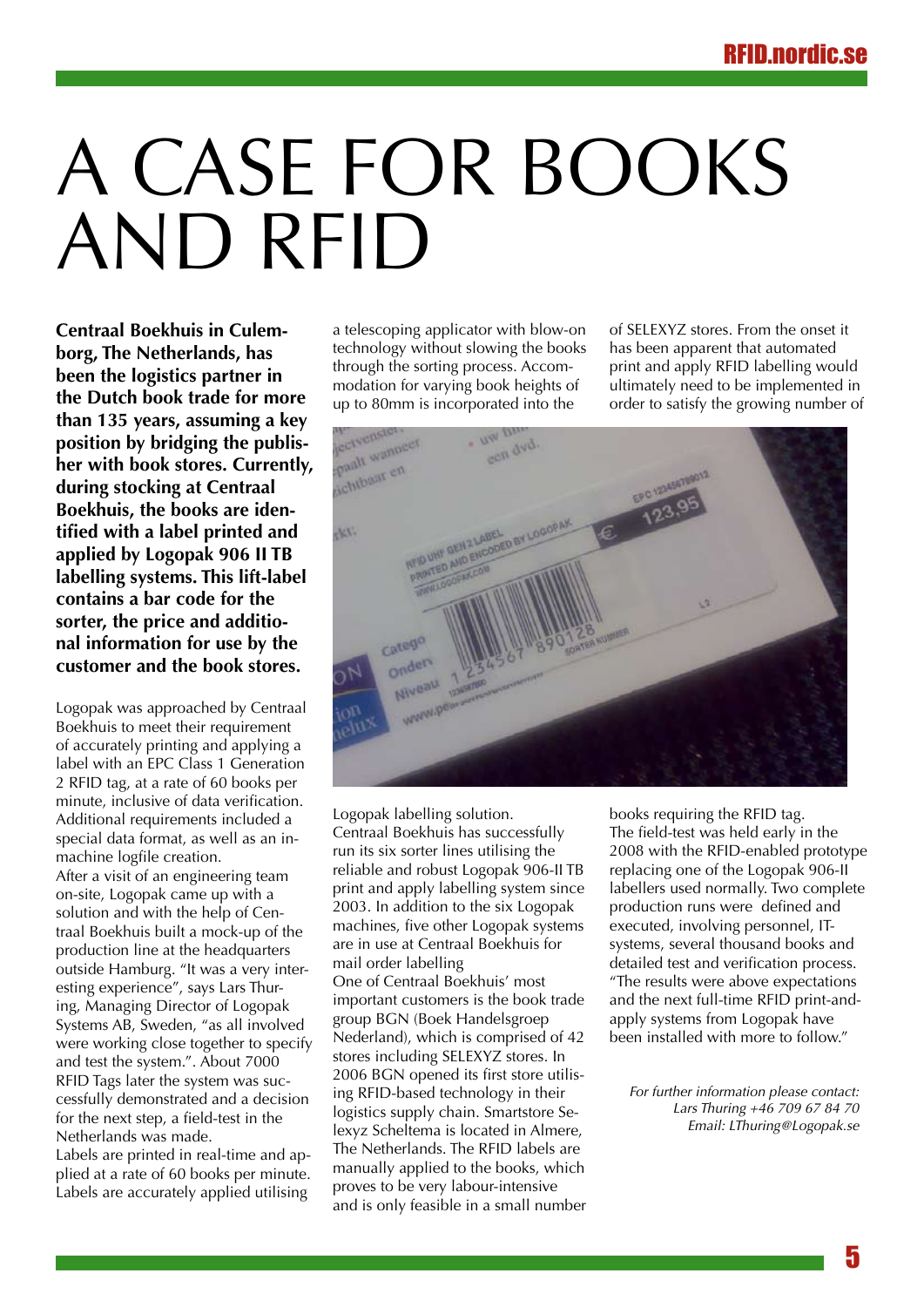# Nordic ID Morphic RFID - an item level revolution in a SMALL PACKAGE

**- Nordic ID – one of the manufacturers of handheld computers and terminals for professional use - presents a Morphic with an UHF RFID reader. Nordic ID Morphic is a mobile computer for data collection and voice communication purposes, which offers a full range of functionalities in a small and ergonomic package.** 

*" With the addition of the Morphic RFID the retail environment has a champion performer that optimizes intuitive use and small size while providing robust features offering fast track to productivity and quick ROI.. Until now the smart RFID readers have been bulky, large, heavy and expensive devices., says Jorma Lalla, CEO of Nordic ID*

> Nordic ID Morphic RFID offers EPC G2 UHF RFID reader in a compact and cost efficient form. The RFID reader offers an output power of a 100mW enabling it to read tags from a distance up to 70cm. Nordic ID Morphic is a Windows™ CE 6.0 based computer with 256Mb RAM and 128MB Flash memory and SD card slot. It offers a full range of wireless communication options such as CCX4 approved WLAN/WWAN, Bluetooth and GPRS/Edge. In addition

to RFID, a laser scanner or 2D imager is available. Furthermore Nordic ID Morphic offers GSM phone option. The offered functionalities make Nordic ID Morphic UHF RFID an allaround tool for professional use inside and out from four walls.

*For further information please contact: Jorma Lalla, CEO Tel. +358 400 525 986 jorma.lalla@nordicid.com*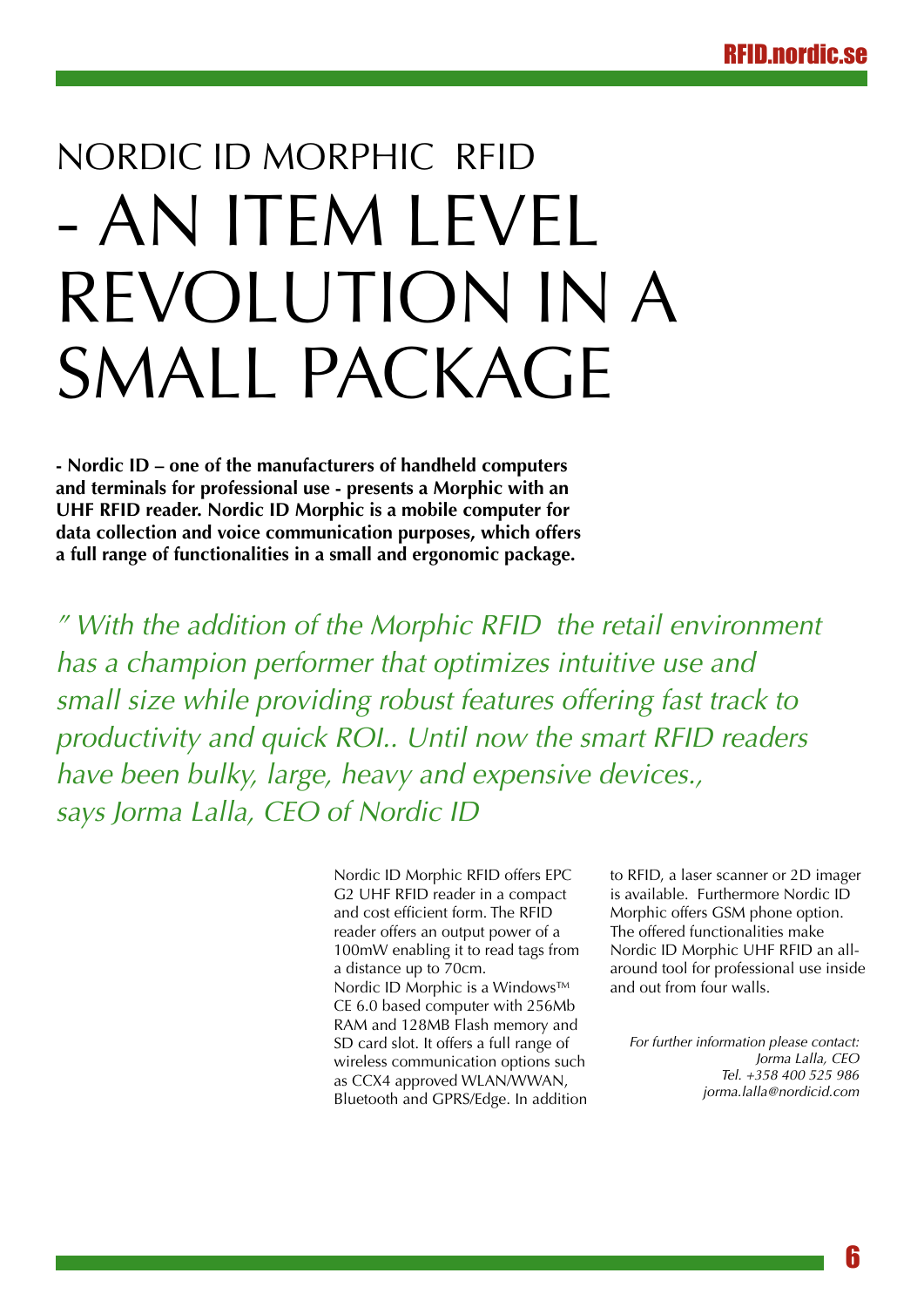# TNT Express Deploys AeroScout's Logistics Visibility Solution to Improve Operations Across 200 Depots in 29 Countries

**AeroScout, a provider of Unified Asset Visibility for improving operational efficiency, today announced the deployment of its Logistics Visibility solution at TNT Express, the European market leader in express delivery. TNT Express leveraged its existing wireless network to implement AeroScout's Wi-Fi RFID (radio-frequency identification) solution for automating inventory management, without needing to add a proprietary RFID network.**

The solution improves operations and prevents delivery delays by optimizing the inventory management of 16,000 assets across 200 depots in 29 European countries.

TNT Express, a division of TNT N.V., is among the four largest express integrators in the world, providing businesses and consumers with an extensive range of express delivery services. Based in the Netherlands, TNT N.V. employs more than 150,000 people and operates over 40 aircraft and 30,000 vehicles. The company delivers value to its clients by providing the most reliable and efficient solutions through delivery networks, and it continually works to optimize its network performance.

TNT Express deployed AeroScout's Logistics RTLS (real-time location system) to automate the inventory management of its roll cages, which are metal carriers used to transport parcels between depots across the company's extensive European road network. AeroScout's Wi-Fi Tags are attached to each roll cage, and AeroScout's MobileView software enables the tracking and management of the carriers and parcels.

The solution eliminates the need to manually track and scan each roll cage to determine the inventory of cages at each depot. This drives improved asset utilization, decreases cage replacement costs and reduces delivery delays.

"With real-time visibility of our assets we're able to maximize efficiencies across the board," said Ben Klaassen, Managing Director at TNT Express Worldwide Networks.

"The AeroScout solution eliminates almost completely the manual inventory scanning of roll cages and empowers us to make quicker and better decisions."

TNT Express uses AeroScout's MobileView software to centrally manage 16,000 roll cages across the continent. Using the sophisticated searching, alerting and reporting capabilities of MobileView, users are able to determine the real-time location of assets

and optimize their use. MobileView also generates alerts for surpluses and shortages of cages at depots. With the AeroScout solution, TNT Express has complete control of its roll cage inventory and a full audit trail of activity. The solution includes AeroScout's T2- EB Industrial Tags, which are designed specifically for use in harsh, highvibration environments. In addition, since AeroScout's solution everages the customer's existing Cisco Unified Wireless Network, TNT Express eliminated the need to deploy and maintain additional wireless networks at its offices and depots.

"The AeroScout implementation fits in well with our overall RFID strategy and our desire to maximize existing technology investments where possible," said Dennis Beard, Chief Technology Officer at TNT Express ICS. "With no additional reader or network infrastructure required, we were able to minimize the time to market."

"TNT Express was able to leverage its existing, standard Wi-Fi network to reduce operational costs, increase productivity and prevent delivery delays," said Gabi Daniely, Vice President of Marketing and Product Strategy at AeroScout. "The deployment is also a perfect example of the scalability of our solutions for our logistics customers that manage a large amount of assets and inventory across numerous distributed locations."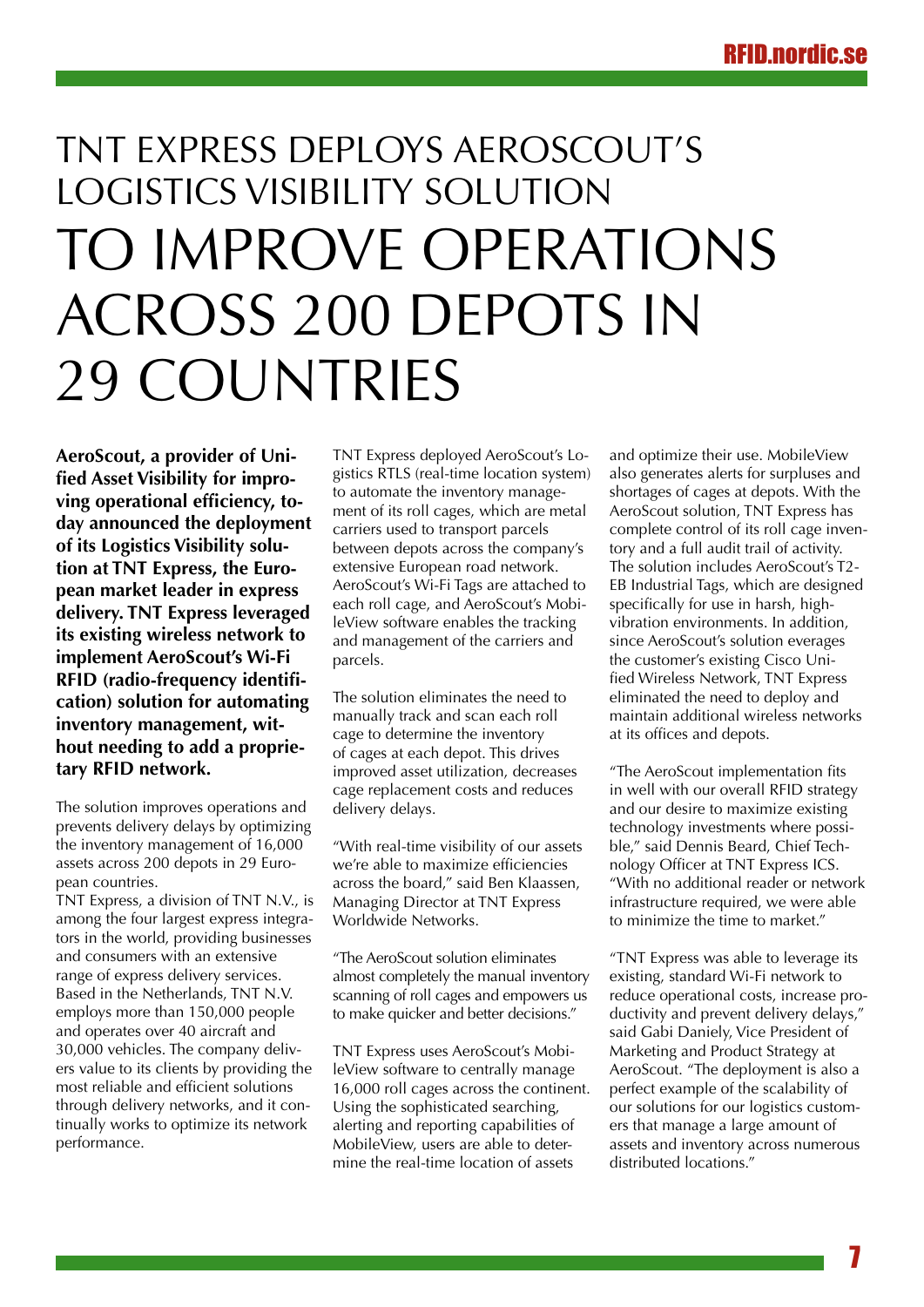# TagMaster Supplies Equipment to High-SPEED METRO IN INDIA

**TagMaster, the leading producer of advanced RFID solutions for rail applications, has supplied RFID equipment to Delhi Airport Metro Express in India. SIMEC, TagMaster's distributor in Spain and Portugal, has supplied the RFID system to a Spanish train manufacturer, who is delivering the trains to India**

In this project, the TagMaster HD Readers will be mounted onboard the trains and provide signals to the onboard system which controls the power switching functions on the train at key points along the line. The new 22.7 km of high speed metro rail line will connect New Delhi Railway Station and New Delhi International Airport.



*Richard Holt, Director Transportation at TagMaster AB*

"This is our first installation of Transportation products in India and an important step in our ambitions for the Indian market.



*TagMaster Heavy Duty Reader*

We have a number of ongoing discussions with system integrators in India and we believe this strategic project in Delhi will be one of many more to come." says Richard Holt, Director Transportation at TagMaster AB.

"For many years, SIMEC has been supplying both Access and Transportation business with solutions based on Tag-Master's high frequency RFID system. This highly skilled, long-term partner based in Spain has now enabled TagMaster to win a prestige project in India. I believe this is an excellent

example of the strength of TagMaster's global, well-established partner network." says Christopher Grahn, President & CEO, TagMaster AB

*For more information, please contact: Christopher Grahn, President & CEO, TagMaster AB Telephone: +46 8 632 1950 E-mail: christopher.grahn@tagmaster.com*

#### **About TagMaster**

*TagMaster is a Swedish technology company founded 1994 with headquarters in Kista (Stockholm), Sweden. TagMaster designs and markets advanced long-range radio frequency identification (RFID) systems and information services associated with automatic vehicle identification, rail bound transportations and people access, in order to increase efficiency, security, convenience and to decrease environmental impact. TagMaster exports mainly to Europe, Asia and North America via global network of partners, systems integrators and distributors. TagMaster shares are traded on First North in Stockholm, Sweden. TagMaster's Certified Adviser is Remium AB. www.tagmaster.com*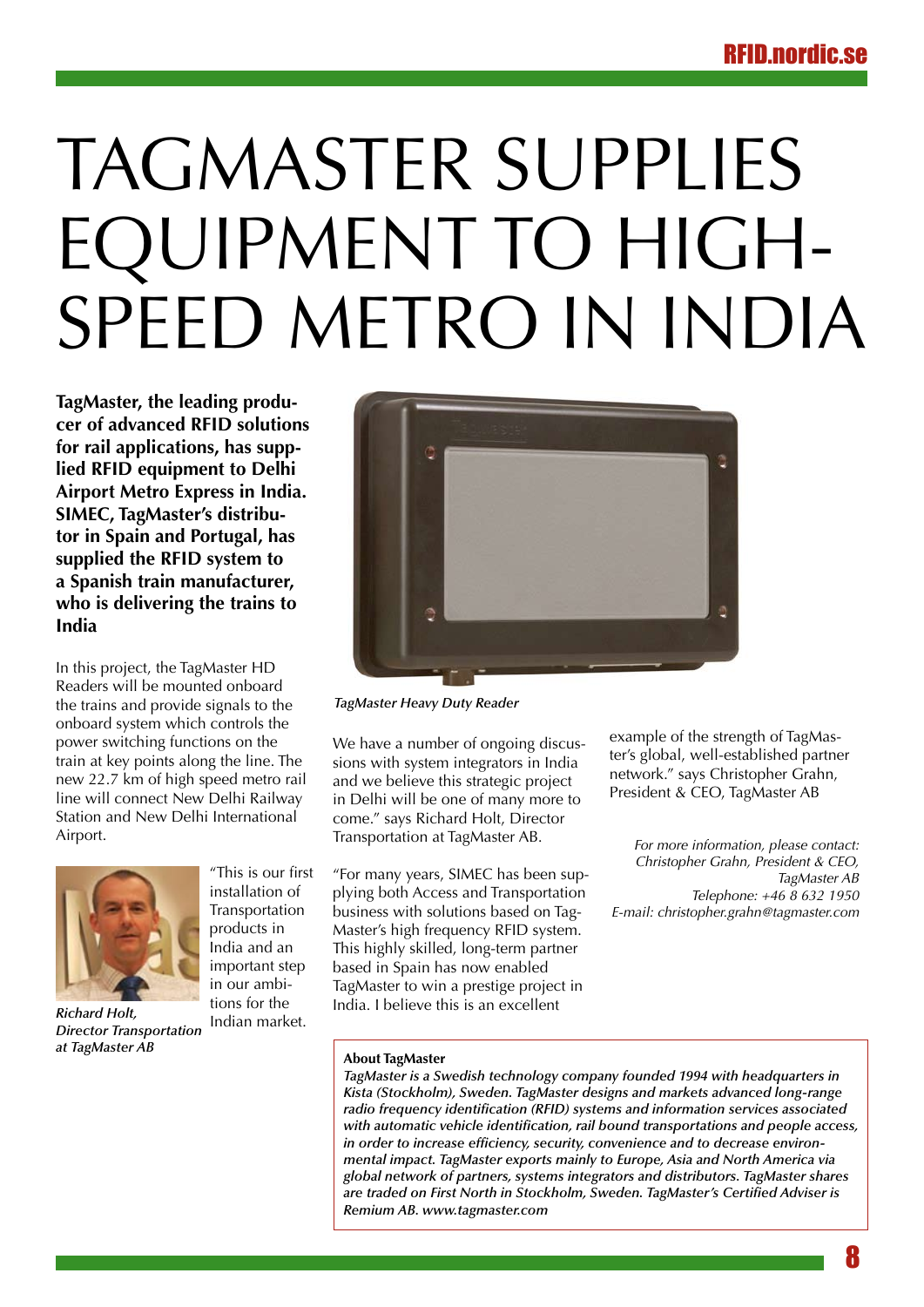# RFID implementation delivers major savings for leading stainless steel profile manufacturer Viraj Profiles Ltd

**India based Viraj Profiles Ltd., a globally leading manufacturer of stainless steel profiles, has successfully streamlined its logistical operations with an RFID technology implementation. With exports to more than 80 countries from multiple manufacturing facilities and warehouses, logistic efficiency is crucial.**

Viraj Profiles Ltd. set several goals for its RFID implementation. These included gaining precise real-time location data for all steel profile bundles, fast and accurate bundle retrieval, preventing expensive erroneous shipments, faster inventory and reduced labour costs. By implementing an RFID solution from Vicinity RFID Solutions into its operations – with UPM Raflatac ShortDipole UHF tags and Psion Teklogix UHF Handheld Readers – the company achieved all its objectives as well as a return on investment in just six months.

The large steel profiles are packed in heavy bundles weighing some half a tonne each. The bundles were previously marked with a hand-written code andrandomly placed in stacks in the warehouse surroundings, depending on the available space. Finding the right bundles for each shipment took a lot of time and effort and was logistically challenging.

As the first step to resolve the issue, Viraj Profiles Ltd. divided each of its locations into individually tagged zones. Next they started tagging each bundle with UPM Raflatac RFID tags with a serial number printed on the surface for visual identification. Data concerning the bundle and location tags is now easily readable with Psion Teklogix's Workabout Pro handheld RFID readers.

For a quick inventory of the whole warehouse, location tag data from each

zone is combined with data from the bundle tags in that zone. The data is then stored on a server when the handheld readers are docked to a computer, minimizing the chance of human error and providing a 99%

numbers for the bundles, accelerating accurate shipments and providing electronic proof of dispatch. In fact, Viraj Profiles Ltd. reports a respectable 20% increase in dispatches.

*For further information, please contact: Mr Edward Lu, Sales and Marketing Director, Asia, RFID, UPM Raflatac, tel. +65 9173 0884 Mr Vikas Modi, Director, Vicinity RFID Solutions Pvt. Ltd. India, tel. +91 9320068035 / 9821221978 Mr Nitan Chhatwal, Managing Director, Viraj Profiles Ltd. India, tel. +91 2525 279702*

*In fact, Viraj Profiles Ltd. reports a respectable 20% increase in dispatches.*

inventory visibility. All this takes about an hour instead of the 12 hours it used to take before the RFID implementation.

Packing lists provided by the company's SAP system now also include up-to-date location details and serial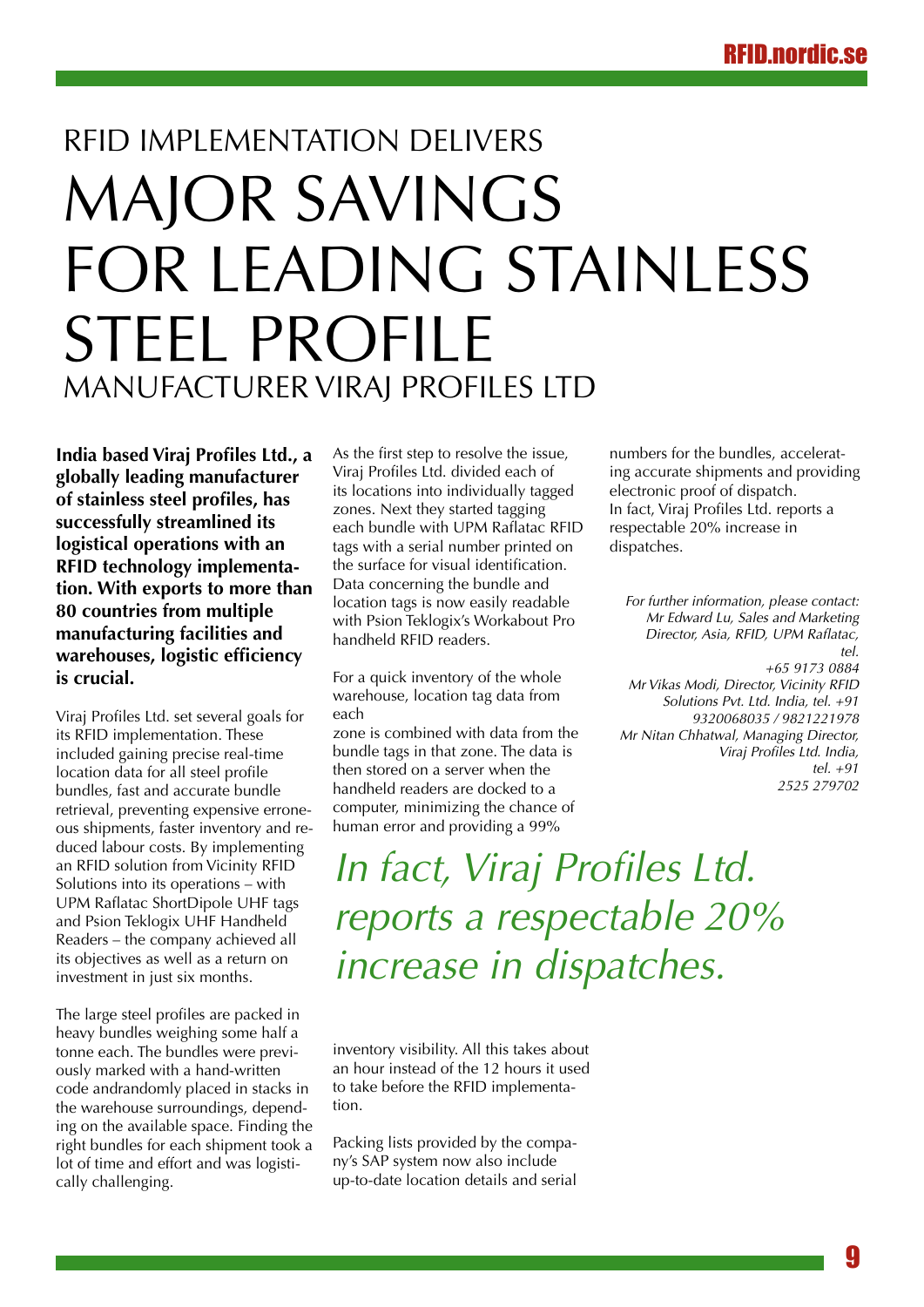# MAPPING OUT THE ROUTE TO AN INTERNET OF THINGS : Europe should lead drive for international co-operation, says CASAGRAS report

**A massive increase in international co-operation and significant investment in awareness-building and training are essential if the concept of an Internet of Things (IoT) is to be turned into a meaningful reality, says a European Union-funded project in its final report, "RFID and the Inclusive Model for the Internet of Things."**

Partners in the Framework 7 CASA-GRAS project also urge that European Centres for the IoT and automatic identification and data capture should be established to help business grasp the opportunities they offer.

Delegates from 19 countries attended the project's final conference in London where eight key recommendations were made. These, it was said, would help ensure an ordered development of the IoT on a global basis with maximum business and social benefits.

Ian G. Smith of AIM UK, co-ordinator of CASAGRAS, said : "Our project work has proved without doubt that there is the need and will for international co-operation. China, Japan, Korea and the USA are on board. Europe has taken the lead and now needs to drive the initiative as a truly global partnership."

In addition, said Smith, it had also been shown that governments, industry and business lacked awareness of the IoT and of what it offered. "Awareness and education programmes are key requirements in creating a better understanding of the potential and

benefits and these programmes should be especially directed at the SME community."

### **The report's eight main recommendations are:**

- 1. The establishment of an overarching, internationally-partnered organisational platform to help steer the IoT development. These partners should represent a cross section of interest including governmental and standards agencies, industry, business and academe.
- 2. The development and delivery of a strategic migration plan for developing an IoT from a minimalist model to a more inclusive model, including identity management and resolver techniques.
- 3. The development of a universal or federated data capture appliance protocol to accommodate migratory inclusion of objectconnectable technologies.
- 4. The development of an architectural platform for supporting and demonstrating IoT application and services, and for addressing problems associated with IoT development, possibly based upon the establishment of a generic top-level Internet domain.
- 5. The development of the rules of governance of the IoT with attention to social and economic issues including privacy and security.
- 6. The initiation of application and service pilot studies and demonstrators, particularly with respect to pathway process applications exploiting extended process functionality and scalable sensornetwork applications.
- 7. International co-operation on pilot developments and promotional initiatives directed at enhancing

inclusion of national bodies in cooperative developments.

8. The establishment and pursuance of a strategic research and development roadmap for IoT development, drawing upon the findings of the CERP-IoT group report, Internet of Things Strategic Research Roadmap (2009).

### **In addition, the CASAGRAS partners also identified a NFFD TO:**

- Agree a definition of the Internet of Things that can be used as a popular point of reference.
- Reduce the number of overlapping and potentially conflicting projects.
- Undertake major education, training and awareness programmes to explain the IoT.
- Set up key European centres or academies for AIDC and the IoT.

Ian Smith added: "Extending the number of international partners and gaining agreement on the structural, governance and foundational features will help to better define and accommodate the developments on the IoT."

Printed copies of the CASAGRAS Project Report are available free by emailing andrewc@aimuk.org or download the pdf at www.rfidglobal.eu

> *Media enquiries : Ian G. Smith or Andrew Callaway ian.smith@aidcglobal. eu andrewc@aimuk.org Tel. + 44 (0) 1422 368368*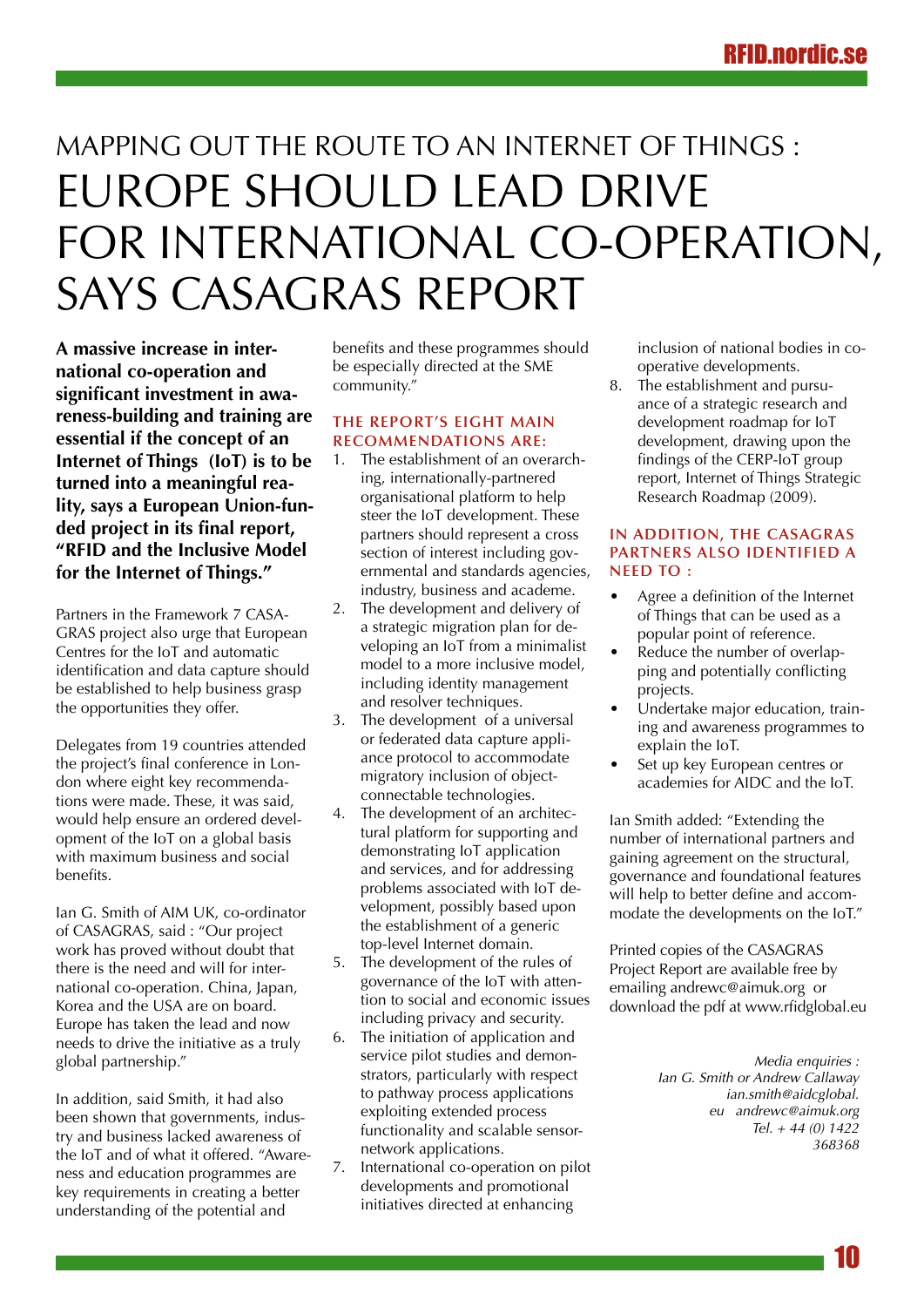# UPM Raflatac ShortDipole MEETS REQUIREMENTS SET BY IATA

**UPM Raflatac is among three RFID inlay suppliers to meet the operational requirements of an airline baggage tagging tender by the International Air Transport Association (IATA).**

IATA has tested an extensive number of RFID inlays to identify products with optimal performance. UPM Raflatac's ShortDipole inlay carrying an Impinj Monza 3 chip was put through processes typical to the airline industry including baggage sorting, reconciliation and check-in. All tests were carried out at real sites using existing RFID infrastructure including readers and printers. UPM Raflatac's ShortDipole inlay delivered excellent performance in all tested areas.

The ShortDipole inlay is already successfully deployed as part of a new RFID-based baggage handling system (BHS) at Portugal's Lisbon Airport. The Airport reports that the RFID system reduces the average time to process a transfer bag by at least 66% and baggage-handling errors by as much as 50%. The system used at Lisbon Airport is among the world's first to totally abandon the bar-code system and rely on RFID technology to track transfer bags.

RFID technology offers significant benefits not only to airports and airlines but for passengers as well. RFID technology enables real-time tracking to enhance luggage security and reduces the time spent locating any misplaced luggage. RFID also improves customer loyalty by minimizing the number of customers suffering any inconvenience.



Unlike bar-coded labels which require a direct line of sight, RFID tags can be read from a distance and at an angle. They carry more information and provide better accuracy. RFID tags yield read rates of up to 97% while the average bar code read-rate stands at just 80%.

"IATA's qualification is yet another result born from our long-term commitment to the baggage tagging segment. UPM Raflatac is dedicated to this business area through its converting partners and in close cooperation with major RFID infrastructure providers and systems integrators," says Mikko Nikkanen, Business Development Director, UPM Raflatac, RFID.

"We're currently finalizing our partner alliance – a winning team capable of responding to the airline industry's market requirements with high performance solutions at an affordable level."

UPM Raflatac's ShortDipole inlay has been widely adopted by end-users in logistics applications. Delivered in high volumes since its release, the Short Dipole is a short pitch based standard RFID inlay which enables cost-effective baggage tags for airline companies.

UPM Raflatac's RFID Business Area has factories on three continents (Europe, North America, Asia). This makes UPM Raflatac's products available in large volumes for all airlines globally.

*For more information, please contact: Mr Mikko Nikkanen, Business D evelopment Director, UPM Raflatac, RFID, tel. +1 828 275 5162*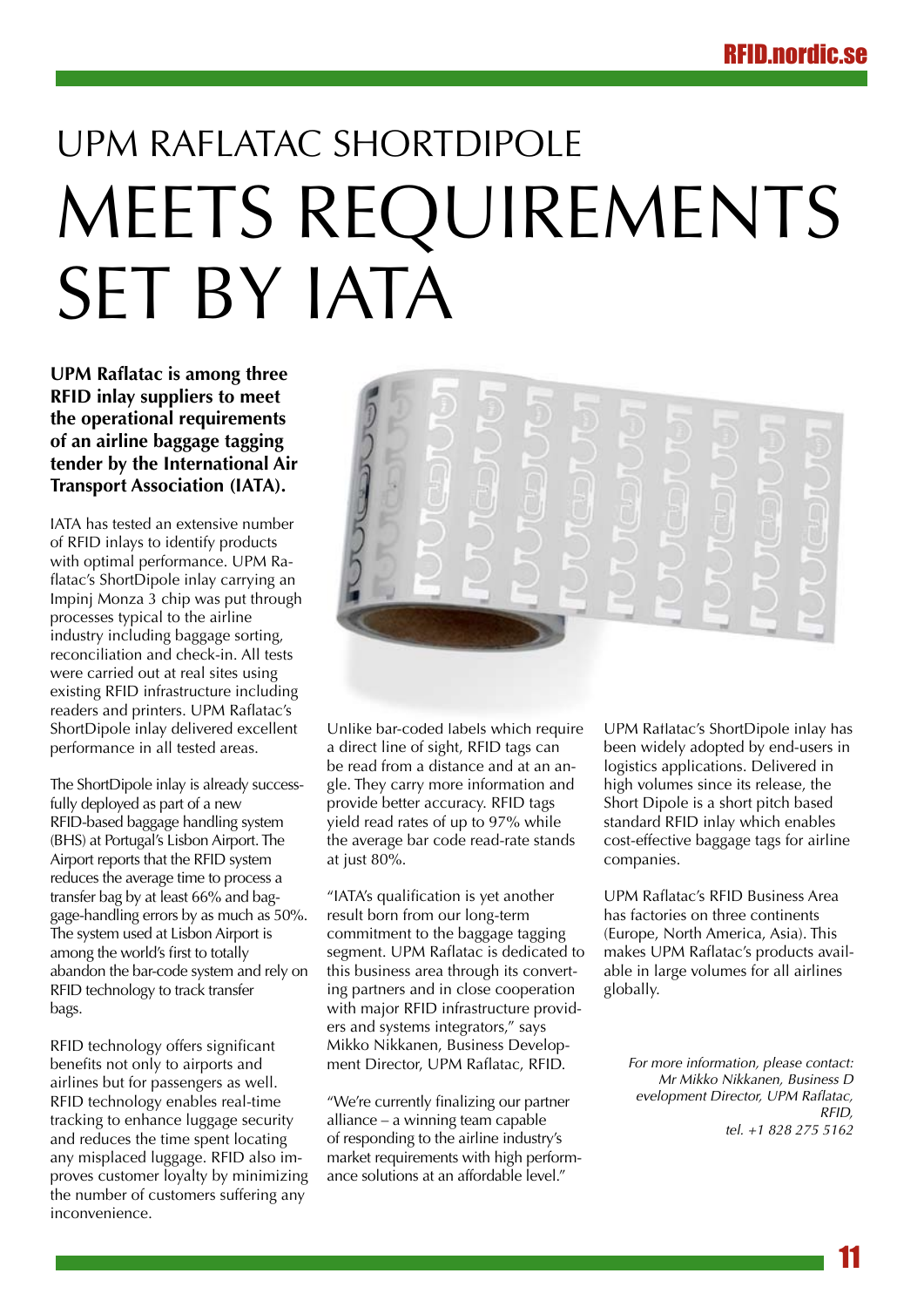# Korean apparel company The Basic House harnesses RFID to achieve visibility through the supply chain

**Korean apparel company The Basic House has implemented an RFID solution using UPM Raflatac DogBone RFID tags to gain visibility into its supply chain management and to overcome a number of problems typical of the apparel industry. Convinced of the advantages of RFID, the company is strongly committed to the technology: since implementing RFID in its operations almost a year ago, The Basic House has developed equipment in-house to directly resolve their logistic challenges.**

Communication with the reader is via In the first phase, The Basic House developed equipment capable of encoding high volumes of RFID tags suitable for their needs. Automatic inspection and removal of tags with possible encoding faults has enabled The Basic House to substantially speed up its processes and introduced a new level of accuracy.

As individually tagged garments are often transported in boxes containing multiple items, The Basic House developed a shielded gate to ensure accurate readings at the warehousing and delivery stages. Since identifica-

*"The Basic House is an excellent example of how an innovatively designed RFID solution in the apparel industry can bring near 100% reliability in a challenging logistics environment," says Edward Lu.*

tion is not dependent on the tags' orientation inside the boxes, the solution is fast and reliable. Furthermore, the shielded gate is not confused by tags in other boxes nearby, a typical problem in warehouse surroundings.

By combining the performance and reliability of UPM Raflatac DogBone RFID tags with tailor-made solutions and equipment, The Basic House has achieved easy access to real-time, reliable product data. The results include reduced labour costs in warehousing, distribution and at the point-of-sale, opportunities for fast inventory, major improvements in forecasting and planning, reduced out-of-stock situations and improved customer service. Crucial to the apparel industry, the Basic House now also has the ability to react quickly to customers' needs and forthcoming trends.

"The Basic House is an excellent example of how an innovatively designed RFID solution in the apparel industry can bring near 100% reliability in a challenging logistics environment," says Edward Lu, Sales and Marketing Director, Asia, RFID, UPM Raflatac

*For further information, please contact: Mr Edward Lu, Sales and Marketing Director, Asia, RFID, UPM Raflatac, tel.+65 9173 0884*

*Mr Daan Jang, General Manager, The Basic House, tel. +82 2 2140 1050*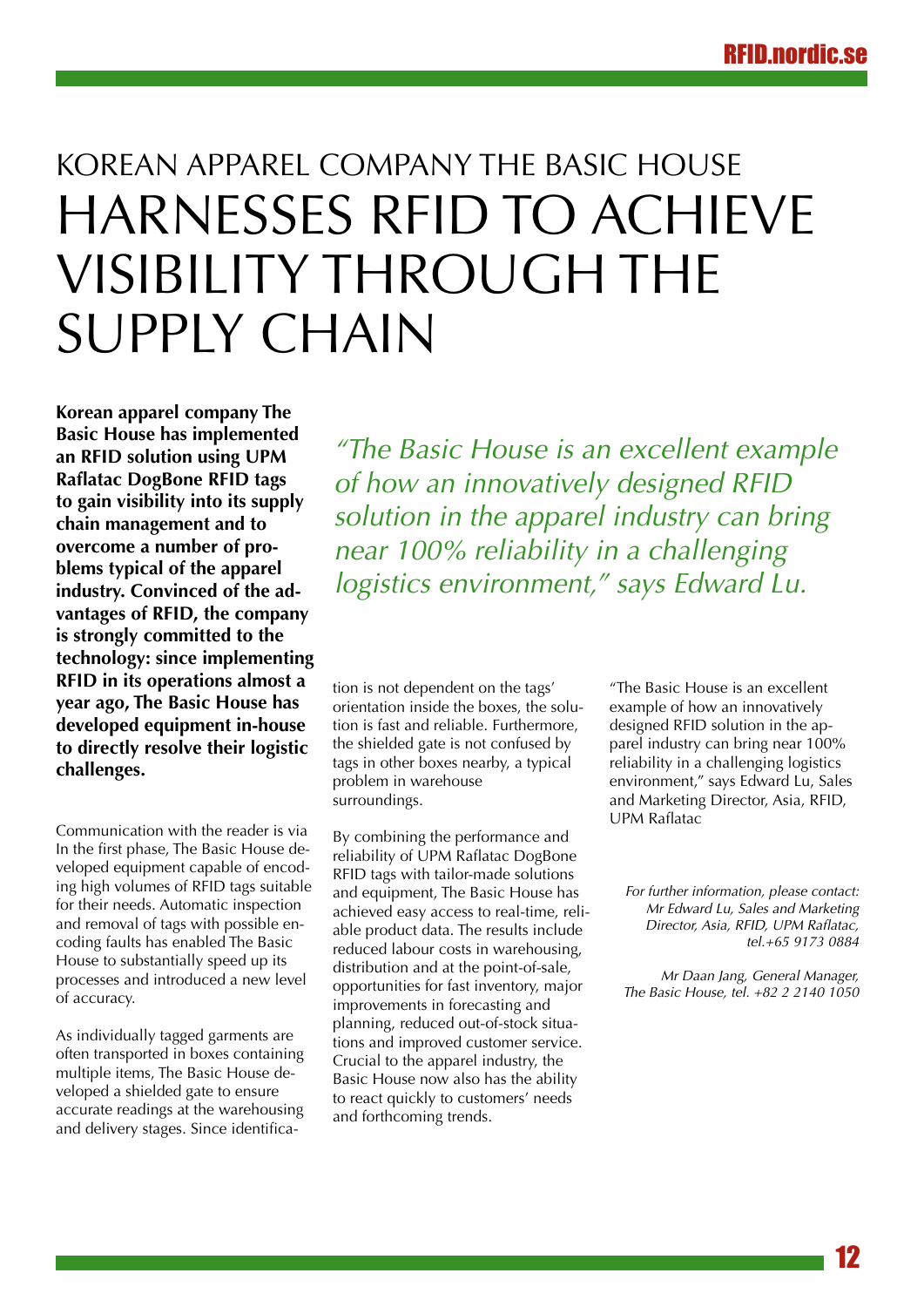# UPM Raflatac and Marnlen RFiD create customized RFID inventory inspection and validation tagging solution for Bairstow Lifting Products

**Bairstow Lifting Products Co., Inc., a leader in fabricating and distributing custom rigging supplies and fall protection solutions, has implemented an innovative RFID inventory inspection and certification tagging solution designed by UPM Raflatac and Marnlen RFiD. The solution equips Bairstow with two cost-effective, durable RFID applications for metal and non-metal products that can be integrated into the company's existing tagging system, reducing the cost and complexity of offering RFIDtagged goods as a value-added service to its customers.**

Plandent's system is based on RFID tagged consumable boxes used in the supply store rooms of dental practices. Nurses show emptied boxes to an RFID reader that immediately sends replenishment orders for that material to Plandent. Vilant System's RFID software forwards the order information to Plandent's ERP system. The software monitors the read points and takes care that no orders are lost or delayed.

The fast and accurate replenishment rhythm avoids over stocking and thus improves inventory cycle times. Order automation helps in preventing material shortages. The orders are sent immediately and there is no possibility of entering wrong material codes or quantities. What is even more important, the system reduces staff's time used in the administrative work and thus releases more time for the essential clinical work.

instantly. Customer feedback has been excellent and we are continuing the system roll out."

The Plandent system is based on Vilant Server 5 –RFID software products and Vilant RFID eKanban readers. UHF inlays are supplied by UPM Raflatac.

*"The implementation was fast and the system is reliable and easy to use. The system's benefits in reducing administrative work show instantly. Customer feedback has been excellent and we are continuing the system roll out."*

Vilant has previously implemented similar systems to industrial supply chains and material handling processes. This is the first time UHF RFID technology is implemented in this manner for managing customer supply stock in the health sector. The efficiency benefits introduced by automation and the decrease of manual errors in the replenishment process are equal for both application areas.

Markus Kühn, Director at Plandent, is satisfied with the system implemented by Vilant Systems: "The implementation was fast and the system is reliable and easy to use. The system's benefits in reducing administrative work show

*For further information, please contact: Mr Jan Svoboda, Sales and Marketing Director, Americas, RFID, UPM Raflatac, tel. +1 805 312 4679*

*Mr Carey Hanson, Sales Manager, Bairstow Lifting Products Co., Inc., tel.+1 404 351 2600 Mr Rod Coward, Manager, New Product Development, Marnlen RFiD, tel. +1 800 387 4215, ext. 644*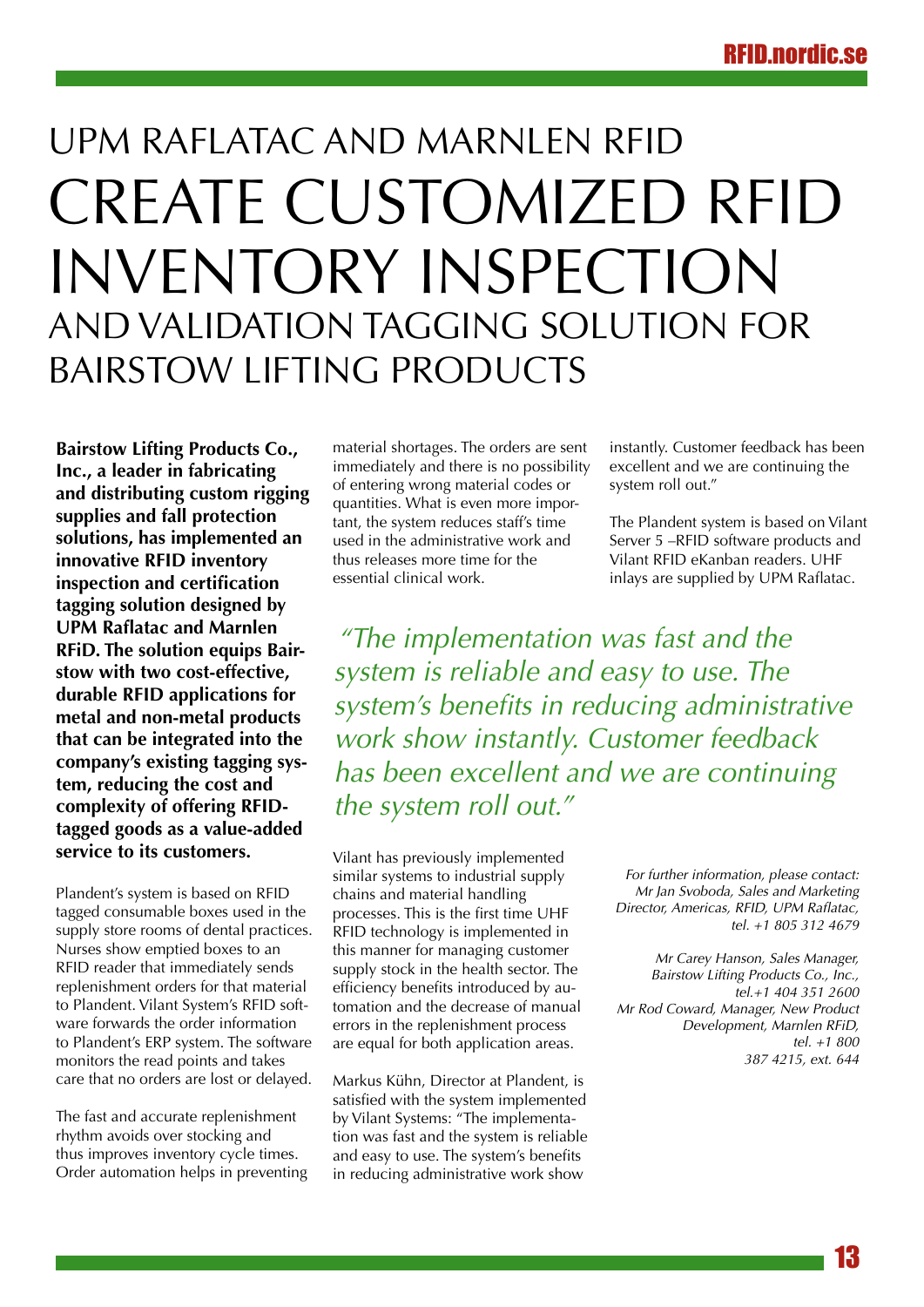# Adage delivers RFID systems to Elmers and Motala Municipality

**The system is both RFID readers and software that integrates with EDP-mobile.**

**The system will be used for waste collection in Motala Municipality and will be delivered gradually during spring 2010.**

Elmers is responsible for mobile PC and mounting.

Adage is responsible for the RFID reader and the integrated software that communicates with the RFID readers on the truck and also with the EDPmobile.

Adage are very happy for this order, and this means that anyone with EDP-mobile and wants to replace their RFID readers to Adage unique RFID readers can now do so in a cost effective manner.

*For further information, please contact: anders.hermanson@adage.se* 

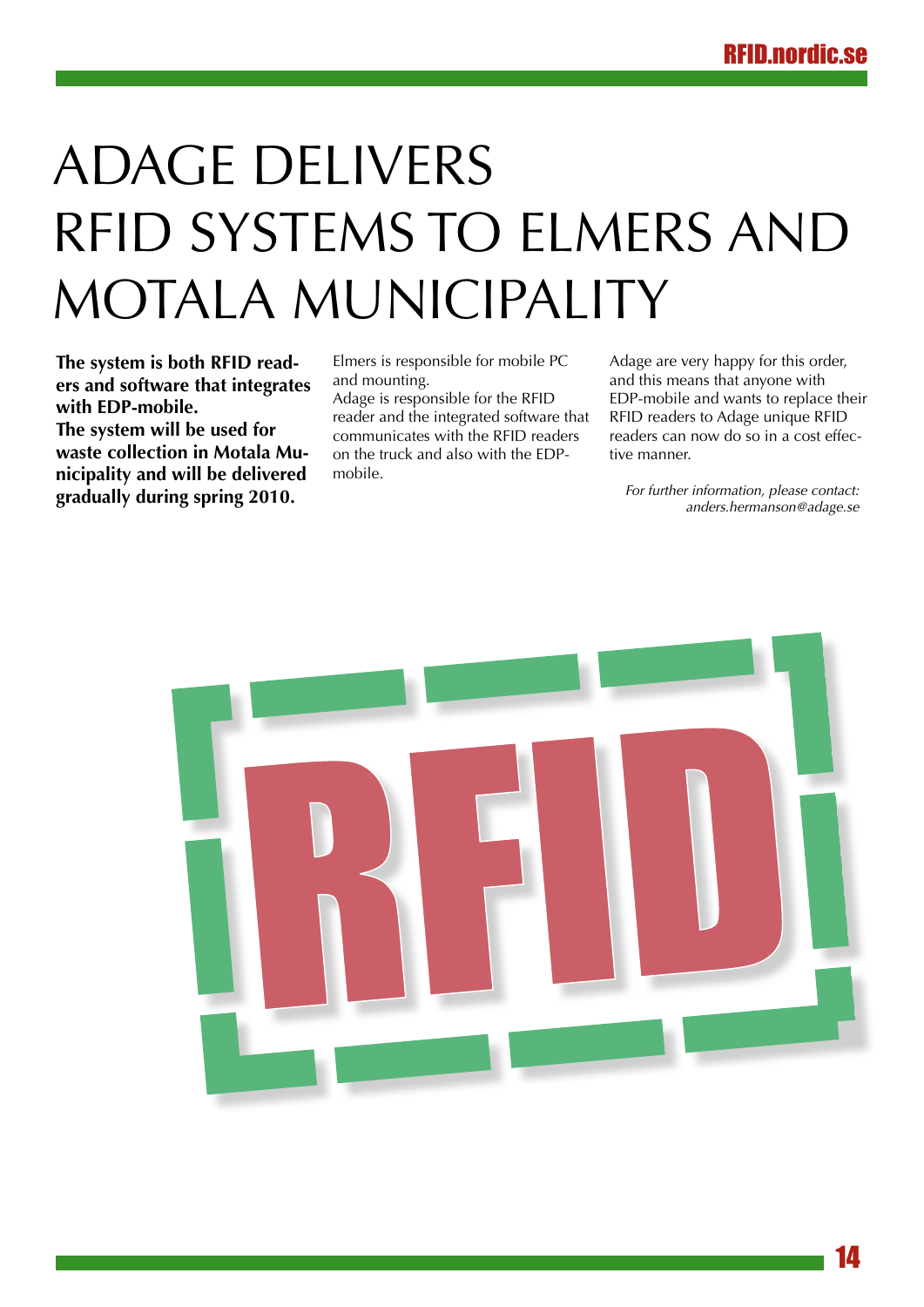# Björn Kvarnström from Luleå Universtity of Technology won The RFID NORDIC Scholarship 2009

**The Prize ( 20 000 SEK ) was handed over at the Technical Fair in Stockholm at the RFID EXPO by the Chairman of the jury Olle Hydbom from RFID-Expert.** 



### **Here follows the motivation:**

" Björn Kvarnström, Ph.D. student at the Luleå Technical University, has managed show in theory as well as in real life, that RFID technology may be used to create virtual batch labels (using standard tags in a special casing) for continuous production processes of iron ore pellets. These virtual batch labels are primarily used for batch traceability, which significantly increases the possibility to control the production process and thereby obtaining potentially very large cost reductions.

He has furthermore managed to do this with COTS RFID system components in an environment that until now has been viewed as extremely hostile to RFID due to high physical pressures, high temperatures and the very high iron content in the labeled ore pellets flow. "

> *For further information: Charman of the Jury Olle Hydbom +46 705 28 47 50 rfid\_expert@telia.com*

> > 15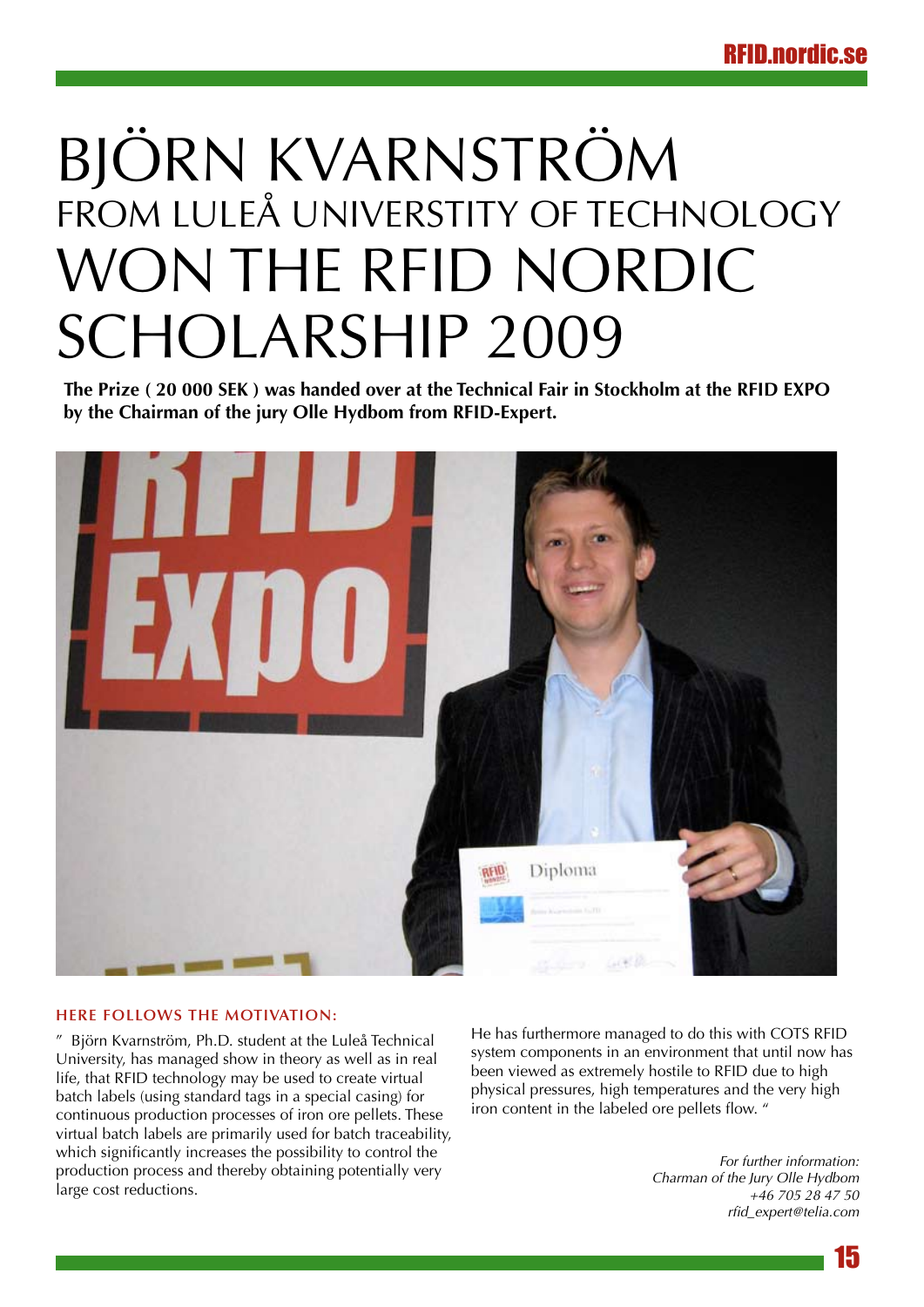# Born originals, how comes it to pass, that we die copiers?

Edward Young, Conjunctures on original composition, 1759

## **In the RFID world there is no original knowhow that can be used by the average man!**

We copy what we have heard from those how dont know, because we do not have knowledge enough to critically examine the context!

The solution is a superior and easy to understand educational program that:

- 1. In web based performance give the basic outlines of things – not by technical skilled engineers – rather in popular films showing the good and the bad outcome of RFID usage.
- 2. The next level of education is to lift up the average man to a basic level of understanding the nature of RFID. To the high needed to support and use the beneficial part of the RFID capability.
- 3. The next level is the internet of things something that will give beneficial and well being possibility – when RFID is in practical use, this is something positive and

easy to apply – in different environmental areas.

- 4. The next level is for the SME;s that need to move forward to a better understanding of the RFID technology that will give them – better logistic and security systems in there current business.
- 5. Next level on the road to top RFID implementation and usage – this will give all users, and the developers, a common language and a practical level for middleware's that helps both sides to benefit from RFID, in practical system integration.
- 6. Top Level the expertise will learn how to cope with the regulation and the interactive feedback of installations - anything needed presented on a website / interactive exhibition, this among others guidelines is always at hand, when users and system integrators needs information and guidelines.
- 7. A certificate of well done and good contribution to the continuation of RFID.

*For furthet information and views please contact: Lucas@retorium.com*

| Group                 | <b>Project How</b> |                | <b>Project Who</b> Project Fear | <b>Project Good All for XX</b> |                      |
|-----------------------|--------------------|----------------|---------------------------------|--------------------------------|----------------------|
| Management            | $\mathbf{1}$       |                |                                 | X                              | About 10<br>weeks    |
| Economy               | $\overline{2}$     | $\overline{2}$ | $\overline{2}$                  | X                              | About 15<br>weeks    |
| Market                | 5                  | 3              | 10                              | X                              | About 20<br>weeks    |
| Production            | $\overline{7}$     | $\overline{4}$ | $\overline{2}$                  | X                              | When<br>needed       |
| <b>Basic know-how</b> | 15                 | 10             | 15                              | X                              | Know-how<br>in Total |

### **Example**

*Note that the time is the interactive average usage of the education system!*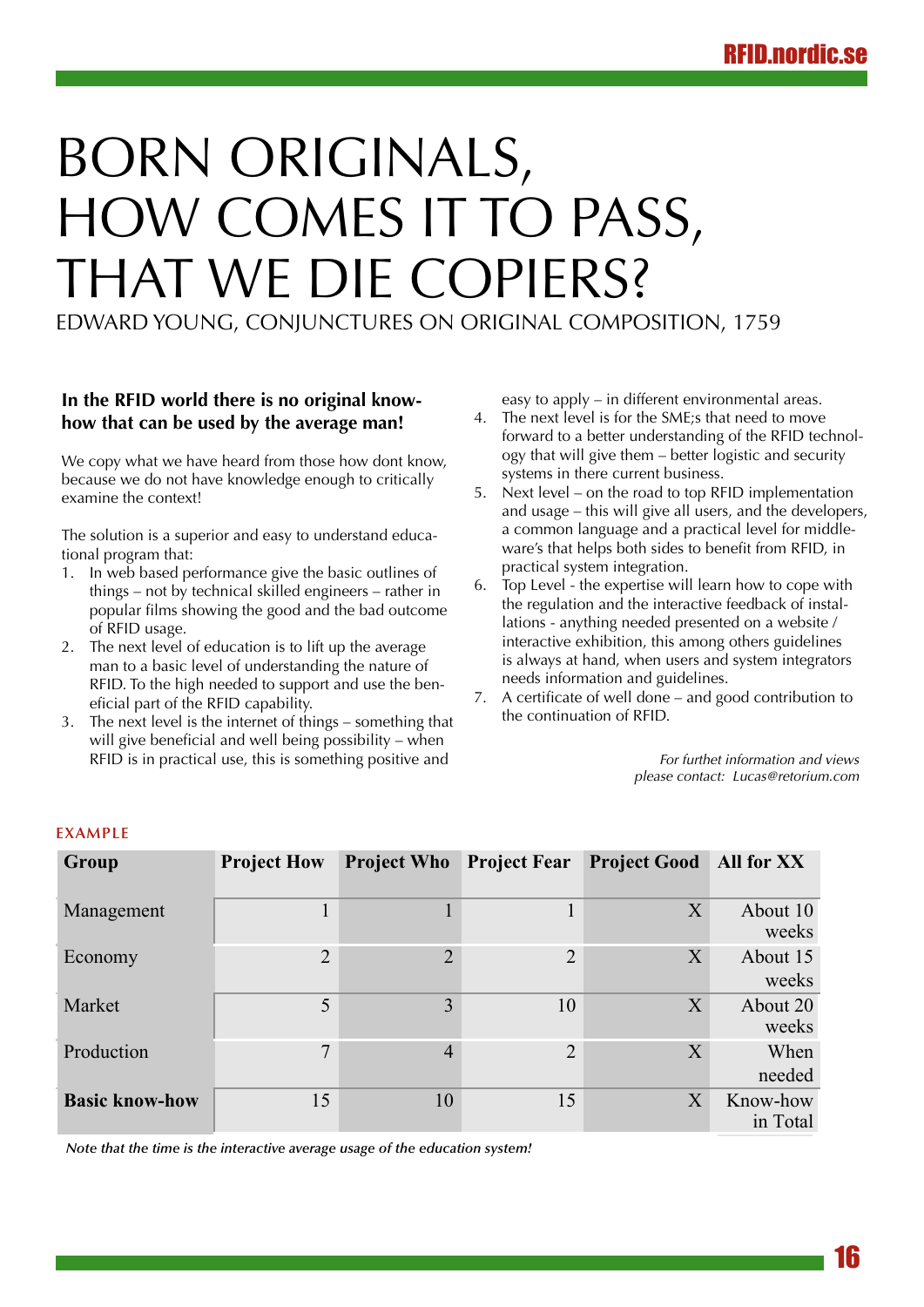# RFID.nordic.se

# Contact RFID Nordic organisation

#### C *Associated:* **AMC** Bob Forslund Lyckebo, 514 52 Långhem Phone +46 325 406 40 Cell +46 70 289 11 42 bob@amc-hb.se

C *Associated:* **AMD** Leif Nordlund +46 73 625 40 61

C<br>**ADAGE SC** Juha Rajala Box 10021, 952 27 Kalix Tel 0923 668 81 Fax 0923 668 88 Juha.rajala@adage.se

#### F *samarbete med:* **AIM Denmark** Arne Rask, ordförande ar@logisys.dk

*samt*

F<br>**AIM EU** milagros@aimglobal.org

# C **AdhTech AB**

Peter Nilsson **Box 22023** 250 22 Helsingborg Tel 042-25 60 21 Mail contact@adhtech.se www.adhtech.se/

C<br>**AUTOID EXPERT SC** 

Olle Hydbom Lars Christers väg 1 224 78 Lund Phone +46 730 80 34 00 olle.hydbom@autoidexpert.se www.autoidexpert.se/com

#### **Avd. för fastatillståndets elektronik**

I.Katardjiev, Uppsala universitet Box 534 75121 Uppsala +46 18 47 17248 ilia.katardjiev@angstrom.uu.se

P **BEAB** Harri Vantaa Box 943, 501 10 Borås Phone +46 33 29 09 00 Harri.vantaa@beab.nu

# C **BnearIT AB**

Spantagatan 2 973 46 Luleå +46 920 211 800 anders.hermansson@bnearit.se

C **CAPGEMINI** David Glans Gustavslundsvägen 131, Box 825 161 24 Bromma Mobil 0736 737355 david.glans@capgemini.se

# <sup>P</sup><br>CIVIL ID SYST

Pierre Wincent Box 933, 194 29 Upplands-Väsby Tel +46 8 626 85 60 Pierre.wincent@civilidsystems.com

# C **CombiQ AB**

Gjuterigatan 9 Science Park 553 18 Jönköping Tel +46 705 74 04 72 torbjorn.birging@combiq.com

# <sup>P</sup><br>**CONFIDEX LT**

Torbjörn Andersson Haarlankatu 1, 33230 Tampere, Finland +46 768 530 130 (mobile) +358 10 424 4100 (office) Skype ID: lakselva torbjorn.andersson@confidex.net www.confidex.fi

# P C **DataFångst Svenska AB**

Brännögatan 9A, 211 24 Malmö Lars Enoksson Tel 040 630 10 16 Mobil +46 708 15 46 85 Lars.enkosson@datafangst.se

# C **DATEMA**

SolnaStrandväg 98 Mobil: 0730-93 52 01 Tel 08 517 150 86 (00 vx) Fax 08 28 77 05 larry.nilsson@datema.se

# *I samarbete med:*

f<br>**EFORUM I ST** Postboks 242, 1326 Lysaker Tel 67 83 86 93 post@eforum.no

# C **Electrona-Sievert AB**

Jonas Buskenström, Gårdsvägen 4, 169 70 SOLNA Tel 08 447 31 00 Jonas.buskenstrom@electrona.se

# C **ESCS AB**

christer@escs.se Heberg117, 31196 Heberg Besök Skreavägen 5 0346-13075. ,0705088403 www.escs.se

# U<br>**Ha**

Henrik Sirborg Tegeluddsvägen 31 115 82 Stockholm Mobil 070 - 53 156 34 hesi02@handelsbanken.se

# C **HENCOL**

Henrik Östergren Mosskroken 24 167 56 BROMMA Tel +46 8 26 91 49 Cell +46 70 733 36 78 info@hencol.se

# P **HP**

Kent Roger Wistam Gustav lll Boulevard 36, 169 85 SOLNA Tel 08 524 910 00 kent-roger.wistam@hp.com

**C** = Consultant **P** = Producer **U**= User **F** = Federation **M**=Media

#### $\epsilon$ **IDENTEC SOLUTIONS**

Blekingegatan 3 554 48 Jönköping Tel +46 36 13 50 80 Fax+ 46 36 13 51 80

#### C **IDENTEC SOLUTIONS Norway AS**

(formerly Wtek AS) Skarpengland 4715 ØVREBØ, Norway Phone: +47 38 13 91 53 Fax: +47 38 13 96 91 Mobile: +47 951 16 047 E-Mail: mona@identecsolutions.no

# P **INTERMEC**

Patrik Fredriksson Vendevägen 85 B 182 91 Danderyd Tel 08 622 06 53 patrik.fredriksson@intermec.com

#### **Inst. för Designvetenskaper**

Lunds Universitet Daniel Hellström Phone: +46 46 222 72 30 Cell: +46 730 560 580 Daniel.hellstrom@plog.lth.se

*I samarbete med:*

#### F<br>Ko **eforum**

i Standard Norge August Nilssen Prosjektleder Tlf dir: 67838689 Mobil: 90140566 http://www.eforum.no/

*I samarbete med:*

#### F<br>**KTH INFORMATION A Communcations Technology**

LI-Rong Zheng Box Elctrum 229 164 40 Kista +46 8 790 4104 lirong@imit.kth.se

# C<br>**LEARNINGWE**

Cylindervägen 18 Box 1113, 131 26 NACKA STRAND +46 70 332 84 70 gunnar.ivansson@learningwell.se

# P **Logopak Systems AB**

Lilla Bommen 1 SE-411 04 Göteborg Tel 0 31 - 700 12 30 mobile: 0709 - 67 84 70 fax: 031 - 15 12 01 mail: LThuring@Logopak.se web: www.logopak.se

# P **MECTEC Elektronik AB**

Joachim Holgersson Agnesfridsvägen 189 S-213 75 Malmö Tel 040 689 25 01 (Direct) Mobil 070 354 75 01 (Mobile) Växel 040 689 25 00 (Switchboard) Fax 040 689 25 25 (Fax) joachim.holgersson@mectec.se http://www.mectec.se

#### M **MEDIAPLANET**

Richard Ohlsson Norrlandsgatan 22 111 43 Stockholm Tel +46 8 545 953 00 richard.ohlsson@mediaplanet.com

Associated: Björn Söderberg Mobil 073 805 09 00 Bjorn.soderberg@kiwok.com

# M **MENTOR ONLINE**

Lars Nordmark Tel 042 490 19 17 Fax 042 490 19 99 Mobil 0709 75 99 42 Mats.b@mentoronline.se

### P **MOTOROLA Enterprise Mobility**

Jonas Folkesson Solna Strandväg 78, 171 26 Solna +46 8 445 29 23 Mobil +46 733 35 29 23 Jonas.Folkesson@motorola.com

# C **NIBLAEUS KONSULT AB**

Gunnar Niblaeus Banérgatan 29, 115 22 Stockholm Cell +46 70 593 95 41 gunnar@niblaeus.se

# P **NILÖRNGRUPPEN AB**

Per Wagnås Box 499, 503 13 Borås Tel +46 33 700 88 53 Mobile +46 70 915 18 67 Per.wagnas@nilorn.com

# m<br>**Nord-e**m

Bo Wallteg Bankvägen 30 262 70 Stöveltorp Tel 042/207166 Mobil 0703/207163 bo.wallteg@n-e.nu

# P **NORDICID**

Miia Kivela Myllyojankatu 2A 24100 SALO, Finland Tel +358 2 727 7700 miia.kivela@nordicid.com mirva.saarijarvi@nordicid.com

### P **OBERTHUR TECHNOLOGIES Sweden AB**

Torjörn Noré Färögatan 7, 164 40 KISTA Tel +46 8 658 75 00 t.noree@oberthurcs.com

*I samarbete med:*

F **ODETTE** Sten Lindgren Karlavägen 14, Stockholm Tel +46 8 700 41 20 Sten.lindgren@odette.se